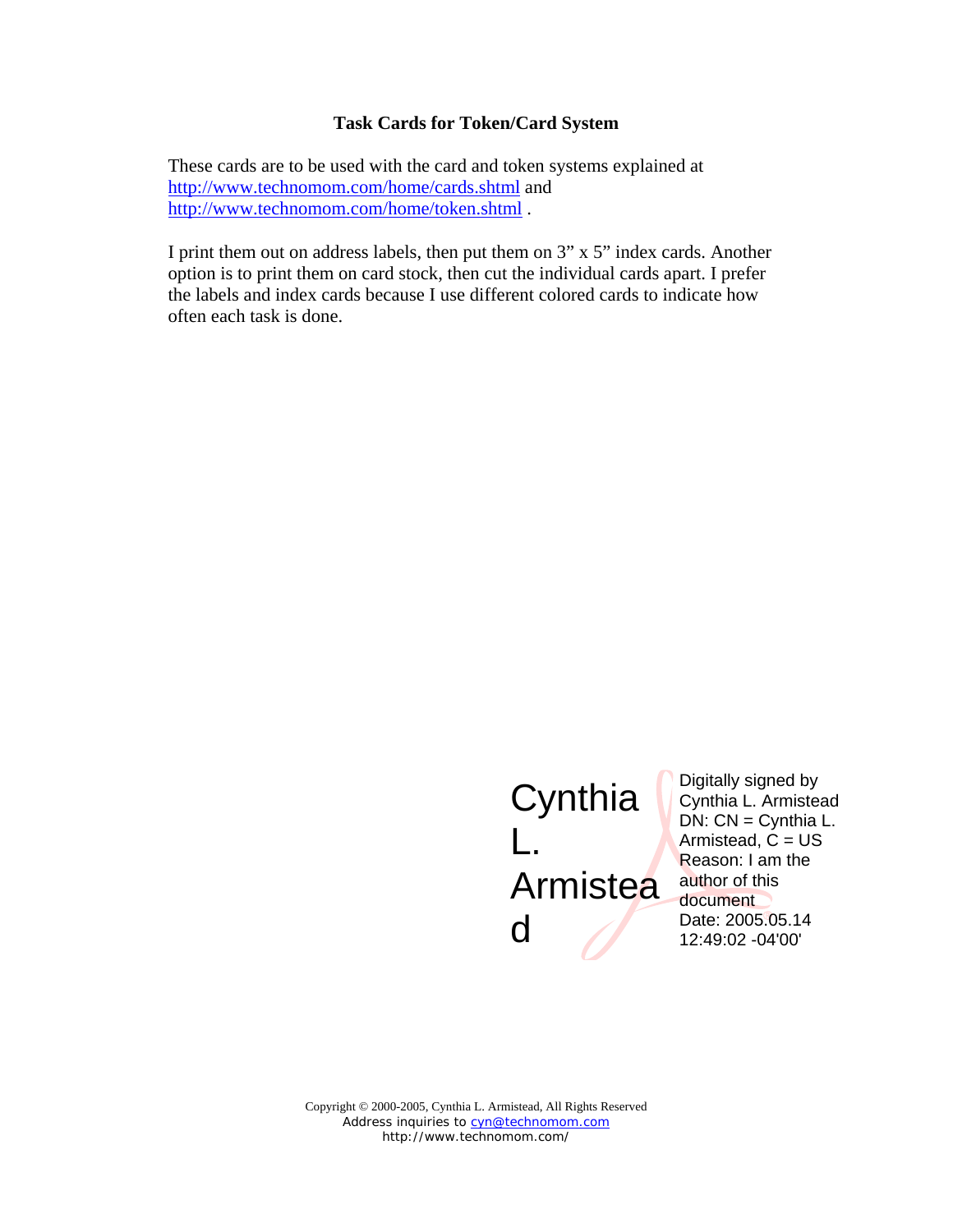| Task: Cook's helper<br>Value: 1 to 3 tokens<br>Frequency: Daily<br>Details:<br>Thaw ingredients ahead of time if needed<br>Clear and set table for dinner<br>Either prepare or help prepare meal<br>Clean preparation materials as you go                                                                                                                                                                                                                                                                                                                                                                                                                          | <b>Task: Wash towels</b><br>Value: 2 tokens per load<br>Frequency: Daily<br>Details:<br>Wash as many loads of towels as need to be done on your assigned laundry<br>day. Use warm water.<br>Dry them and put them away neatly. Do not use a dryer sheet.                                                                                                                                                                                                                                                                                                                       |
|--------------------------------------------------------------------------------------------------------------------------------------------------------------------------------------------------------------------------------------------------------------------------------------------------------------------------------------------------------------------------------------------------------------------------------------------------------------------------------------------------------------------------------------------------------------------------------------------------------------------------------------------------------------------|--------------------------------------------------------------------------------------------------------------------------------------------------------------------------------------------------------------------------------------------------------------------------------------------------------------------------------------------------------------------------------------------------------------------------------------------------------------------------------------------------------------------------------------------------------------------------------|
| Copyright © 2000-2005, Cynthia L. Armistead, All Rights Reserved                                                                                                                                                                                                                                                                                                                                                                                                                                                                                                                                                                                                   | Copyright © 2000-2005, Cynthia L. Armistead, All Rights Reserved                                                                                                                                                                                                                                                                                                                                                                                                                                                                                                               |
| Task: Take trash cans and recycling bins to street<br>Value: 2 tokens<br>Frequency: Weekly (on Monday)<br>Details:<br>Take them and any boxes/bags that didn't fit in them to the street on<br>Monday night after 5pm and before 7pm. Makes sure there's no mess in the<br>area where the garbage cans were.<br>Pay special attention to anything that might have accidentally fallen out of<br>the recycling bins into the floor in the garage – pick them up and put them in<br>the bins. If there are extra items to be taken to the street, extra tokens will<br>be awarded accordingly.<br>Make sure you pick up anything that falls out of the cans or bins. | Task: Trash cans/recycling bins back from street<br>Value: 2 tokens<br>Frequency: Weekly (on Tuesday)<br>Details:<br>Bring cans and bins back to their places as soon as the trash and recycling<br>pick-up happens on Tuesday. They must be back in place by 7pm.<br>Pick up any items in the yard around the cans/bins.<br>Extra tokens will be awarded if there is significant mess that has to be<br>picked up off the ground.                                                                                                                                             |
| Copyright © 2000-2005, Cynthia L. Armistead, All Rights Reserved                                                                                                                                                                                                                                                                                                                                                                                                                                                                                                                                                                                                   | Copyright © 2000-2005, Cynthia L. Armistead, All Rights Reserved                                                                                                                                                                                                                                                                                                                                                                                                                                                                                                               |
| Task: Dishwasher duty<br>Value: 1 for the day and 1 per load<br>Frequency: Daily. First load started before 10am.<br>Details:<br>Load and unload dishwasher as many times as needed.<br>Make sure that "clean" dishes are truly clean before putting them away.<br>Put away any dry items in the dish drainer.                                                                                                                                                                                                                                                                                                                                                     | Task: Trash duty<br>Value: 1 for the day and 1 per bag or other trip to the trash cans<br>Frequency: Daily. First check before 10am.<br>Details:<br>Check all trash cans, once in the morning and once in the evening or late<br>afternoon (before 7pm). Consolidate their contents into one bag and take it<br>out.<br>Empty any full trash cans as needed throughout the day.<br>Kitchen trash MUST be taken out before bedtime whether it's full or not.<br>If a trash can is dirty, wash it out.<br>The kitchen trash can MUST be washed out weekly, preferably on Monday. |
| Copyright © 2000-2005, Cynthia L. Armistead, All Rights Reserved                                                                                                                                                                                                                                                                                                                                                                                                                                                                                                                                                                                                   | Copyright © 2000-2005, Cynthia L. Armistead, All Rights Reserved                                                                                                                                                                                                                                                                                                                                                                                                                                                                                                               |
| Task: Clean kitchen<br>Value: 4 tokens (more if especially dirty)<br>Frequency: Daily (After dinner or before guests arrive on gaming nights)<br>Details:<br>Put away leftover food.<br>Load all dishes into D/W and run it.<br>Scrub out any pots.<br>Wipe out microwave.<br>Clean all surfaces (table, counters, stove, microwave table, etc.)<br>Remove any smears/splashes from anything else.<br>Sweep floor. Mop if necessary (extra tokens if mopping is needed)<br>Take any dirty towels/sponges to laundry room.<br>Put all recyclables in recycling bin.                                                                                                 | Task: Vacuum upstairs public areas<br>Value: 3 tokens<br>Frequency: Daily<br>Details:<br>Thoroughly vacuum hall, living room, and office<br>You must move everything that can be moved to vacuum properly.<br>Pay special attention to edges and corners.<br>Don't forget to use the hose to get the hearth.<br>Put away the vacuum cleaner.<br>Put everything else back in place.                                                                                                                                                                                             |
| Copyright © 2000-2005, Cynthia L. Armistead, All Rights Reserved                                                                                                                                                                                                                                                                                                                                                                                                                                                                                                                                                                                                   | Copyright © 2000-2005, Cynthia L. Armistead, All Rights Reserved                                                                                                                                                                                                                                                                                                                                                                                                                                                                                                               |
| Task: Dust living room and office<br>Value: 4 tokens<br>Frequency: 4 times/week (Monday, Wednesday, Friday, Saturday)<br>Details:<br>Do AFTER vacuuming!<br>Move everything off surfaces that you can move.<br>Dust thoroughly. Use Simple Green on any spots/spills you find.<br>Don't forget windowsill in living room and tops of pictures. Also dust top of<br>pictures in the stairwell and the miniatures cabinet.<br>Use lint roller to remove any hair from the lampshade.                                                                                                                                                                                 | Task: Vacuum furniture in living room/office<br>Value: 6 tokens<br>Frequency: Weekly (Saturday)<br>Details:<br>Do AFTER floor is vacuumed.<br>Remove all cushions. Remove any found objects (put them away, throw<br>away trash, etc.)<br>Vacuum cushions and all surfaces of couch, chair, loveseats, ottoman and<br>desk chairs.                                                                                                                                                                                                                                             |
| Copyright © 2000-2005, Cynthia L. Armistead, All Rights Reserved                                                                                                                                                                                                                                                                                                                                                                                                                                                                                                                                                                                                   | Copyright © 2000-2005, Cynthia L. Armistead, All Rights Reserved                                                                                                                                                                                                                                                                                                                                                                                                                                                                                                               |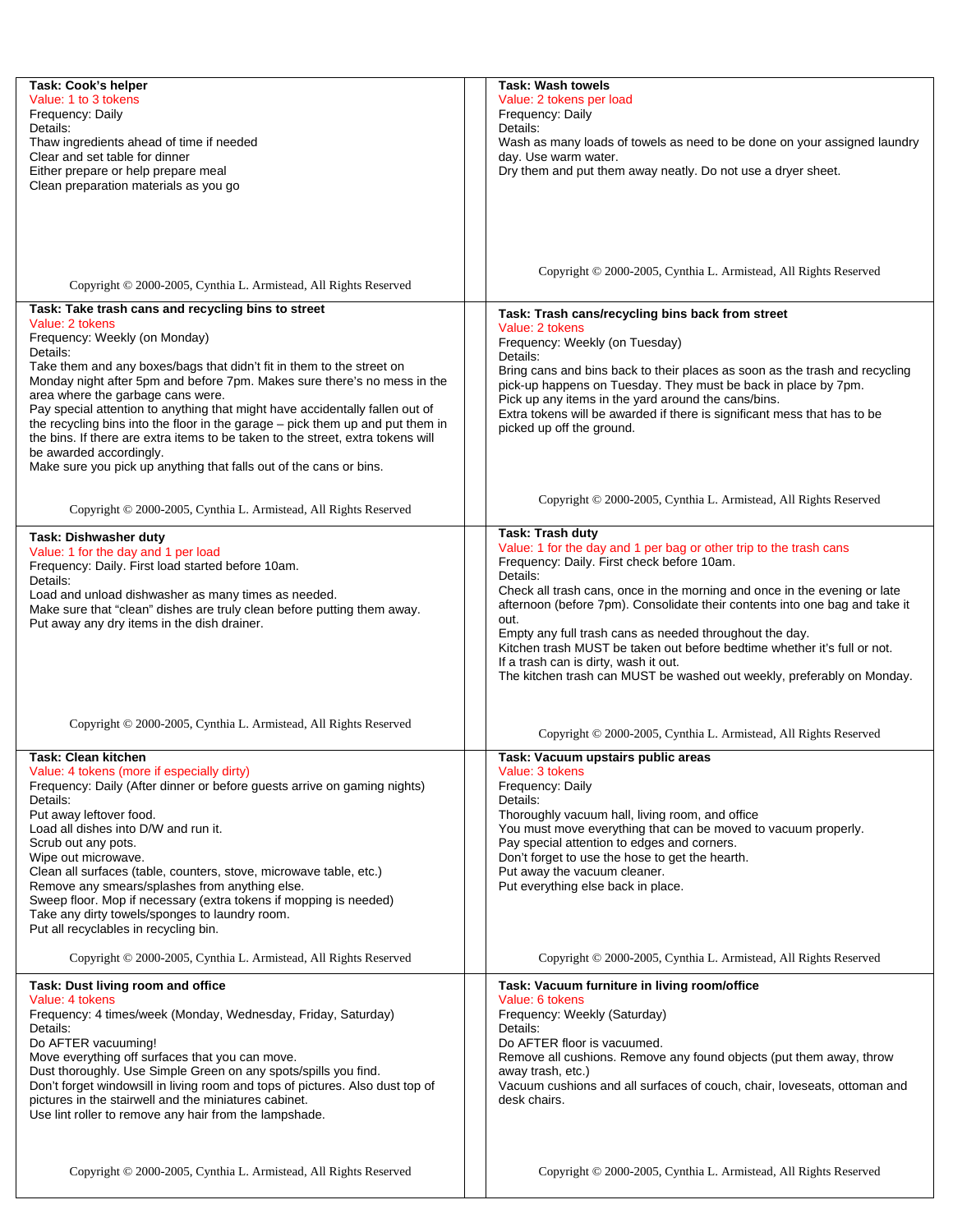| Task: Vacuum playroom                                                          | Task: Dust playroom                                                            |
|--------------------------------------------------------------------------------|--------------------------------------------------------------------------------|
| Value: 2 tokens                                                                | Value: 3 tokens                                                                |
| Frequency: 4 times/week (Monday/Wednesday/Friday/Saturday)                     | Frequency: 4 times/week (Monday/Wednesday/Friday/Saturday)                     |
|                                                                                | Details:                                                                       |
| Details:                                                                       | Do AFTER vacuuming!                                                            |
|                                                                                |                                                                                |
| Use the carpet freshener - sprinkle it on (not too much!) and leave it for     | Move everything you can move off surfaces.                                     |
| about 15 minutes.                                                              | Dust all surfaces thoroughly. Use Simple Green on any spots/spills you find.   |
| Move anything you can move.                                                    | Don't forget that bookshelves are surfaces. You don't have to remove the       |
| Pay special attention to edges and corners.                                    | books, but move any foreign objects (have their owner put them away) and       |
| Put away the vacuum cleaner.                                                   | dust the edges you can get to in front of the books.                           |
| Put everything else back in place.                                             |                                                                                |
|                                                                                |                                                                                |
|                                                                                |                                                                                |
|                                                                                |                                                                                |
|                                                                                |                                                                                |
| Copyright © 2000-2005, Cynthia L. Armistead, All Rights Reserved               | Copyright © 2000-2005, Cynthia L. Armistead, All Rights Reserved               |
|                                                                                |                                                                                |
| Task: Vacuum stairs and sweep entryways                                        | Task: Vacuum couch in playroom                                                 |
| Value: 3 tokens                                                                | Value: 2 tokens                                                                |
| Frequency: 4 times/week (Monday/Wednesday/Friday/Saturday)                     | Frequency: Weekly (Saturday)                                                   |
|                                                                                |                                                                                |
| Details:                                                                       | Details:                                                                       |
| Remove doormats - beat them outside to get dust out of them.                   | Do AFTER floor is vacuumed.                                                    |
| Sweep entryways, paying special attention to edges.                            | Remove all cushions. Remove any found objects (put them away, throw            |
| Vacuum stairs.                                                                 | away trash, etc.)                                                              |
| Replace doormats.                                                              | Vacuum cushions and all surfaces of couch.                                     |
|                                                                                |                                                                                |
|                                                                                |                                                                                |
|                                                                                |                                                                                |
|                                                                                |                                                                                |
|                                                                                |                                                                                |
|                                                                                |                                                                                |
| Copyright © 2000-2005, Cynthia L. Armistead, All Rights Reserved               | Copyright © 2000-2005, Cynthia L. Armistead, All Rights Reserved               |
|                                                                                |                                                                                |
| Task: Check hall bath first time                                               | Task: Check hall bath second time                                              |
|                                                                                |                                                                                |
| Value: 1 tokens (plus 2 if toilet bowl is cleaned)                             | Value: 1 tokens (plus 2 if toilet bowl is cleaned)                             |
| Frequency: Daily (before 10am)                                                 | Frequency: Daily (between 5 and 7pm)                                           |
| Details: Wipe all surfaces and fixtures w/Clorox Wipes or Simple Green.        | Details: Wipe all surfaces and fixtures w/Clorox Wipes or Simple Green.        |
| Start with toothbrush holder and other mounted fixtures, go to faucet and      | Start with toothbrush holder and other mounted fixtures, go to faucet and      |
| handles, then the counter, then all toilet surfaces. One wipe should do it.    | handles, then the counter, then all toilet surfaces. One wipe should do it.    |
| Fill up soap dispenser if it's less than half full.                            | Fill up soap dispenser if it's less than half full.                            |
|                                                                                |                                                                                |
| Make sure there's toilet paper on roll and plenty in the cabinet (at least two | Make sure there's toilet paper on roll and plenty in the cabinet (at least two |
| more rolls).                                                                   | more rolls).                                                                   |
| Make sure towel is fresh. Put any dirty towels in laundry room.                | Make sure towel is fresh. Put any dirty towels in laundry room.                |
| If toilet bowl is dirty, clean it.                                             | If toilet bowl is dirty, clean it.                                             |
| Notify appropriate person if there's litter in floor or trash can is full.     | Notify appropriate person if there's litter in floor or trash can is full.     |
|                                                                                |                                                                                |
|                                                                                |                                                                                |
| Copyright © 2000-2005, Cynthia L. Armistead, All Rights Reserved               | Copyright © 2000-2005, Cynthia L. Armistead, All Rights Reserved               |
|                                                                                |                                                                                |
| Task: Check master bath first time                                             | Task: Check master bath second time                                            |
| Value: 1 tokens (plus 2 if toilet bowl is cleaned)                             | Value: 1 tokens (plus 2 if toilet bowl is cleaned)                             |
| Frequency: Daily (before 10am)                                                 | Frequency: Daily (between 5 and 7pm)                                           |
| Details: Wipe all surfaces and fixtures w/Clorox Wipes or Simple Green.        | Details: Wipe all surfaces and fixtures w/Clorox Wipes or Simple Green.        |
|                                                                                |                                                                                |
| Start with toothbrush holder and other mounted fixtures, go to faucet and      | Start with toothbrush holder and other mounted fixtures, go to faucet and      |
| handles, then the counter, then the windowsill, then all toilet surfaces. One  | handles, then the counter, then the windowsill, then all toilet surfaces. One  |
| wipe should do it.                                                             | wipe should do it.                                                             |
| Fill up soap dispenser if it's less than half full.                            | Fill up soap dispenser if it's less than half full.                            |
| Make sure there's toilet paper on roll and plenty in the cabinet (at least two | Make sure there's toilet paper on roll and plenty in the cabinet (at least two |
| more rolls).                                                                   | more rolls).                                                                   |
| Make sure towel is fresh. Put any dirty towels in laundry room.                | Make sure towel is fresh. Put any dirty towels in laundry room.                |
| If toilet bowl is dirty, clean it.                                             | If toilet bowl is dirty, clean it.                                             |
| Notify appropriate person if the trash can is full.                            | Notify appropriate person if the trash can is full.                            |
|                                                                                |                                                                                |
| Copyright © 2000-2005, Cynthia L. Armistead, All Rights Reserved               | Copyright © 2000-2005, Cynthia L. Armistead, All Rights Reserved               |
|                                                                                |                                                                                |
| Task: Check basement bath first time                                           | Task: Check basement bath second time                                          |
| Value: 1 tokens (plus 2 if toilet bowl is cleaned)                             | Value: 1 tokens (plus 2 if toilet bowl is cleaned)                             |
| Frequency: Daily (before 10am                                                  | Frequency: Daily (between 5 and 7pm)                                           |
|                                                                                |                                                                                |
| Details: Wipe all surfaces and fixtures w/Clorox Wipes or Simple Green.        | Details: Wipe all surfaces and fixtures w/Clorox Wipes or Simple Green.        |
| Start with toothbrush holder and other mounted fixtures, go to faucet and      | Start with toothbrush holder and other mounted fixtures, go to faucet and      |
| handles, then the counter, then the shelves, then the windowsill, then all     | handles, then the counter, then the shelves, then the windowsill, then all     |
| toilet surfaces. One wipe should do it.                                        | toilet surfaces. One wipe should do it.                                        |
| Fill up soap dispenser if it's less than half full.                            | Fill up soap dispenser if it's less than half full.                            |
| Make sure there's toilet paper on roll and plenty in the cabinet (at least two | Make sure there's toilet paper on roll and plenty in the cabinet (at least two |
| more rolls).                                                                   | more rolls).                                                                   |
| Make sure towel is fresh. Put any dirty towels in laundry room.                | Make sure towel is fresh. Put any dirty towels in laundry room.                |
|                                                                                |                                                                                |
| If toilet bowl is dirty, clean it.                                             | If toilet bowl is dirty, clean it.                                             |
| Notify appropriate person if the trash can is full.                            | Notify appropriate person if the trash can is full.                            |
|                                                                                |                                                                                |
| Copyright © 2000-2005, Cynthia L. Armistead, All Rights Reserved               | Copyright © 2000-2005, Cynthia L. Armistead, All Rights Reserved               |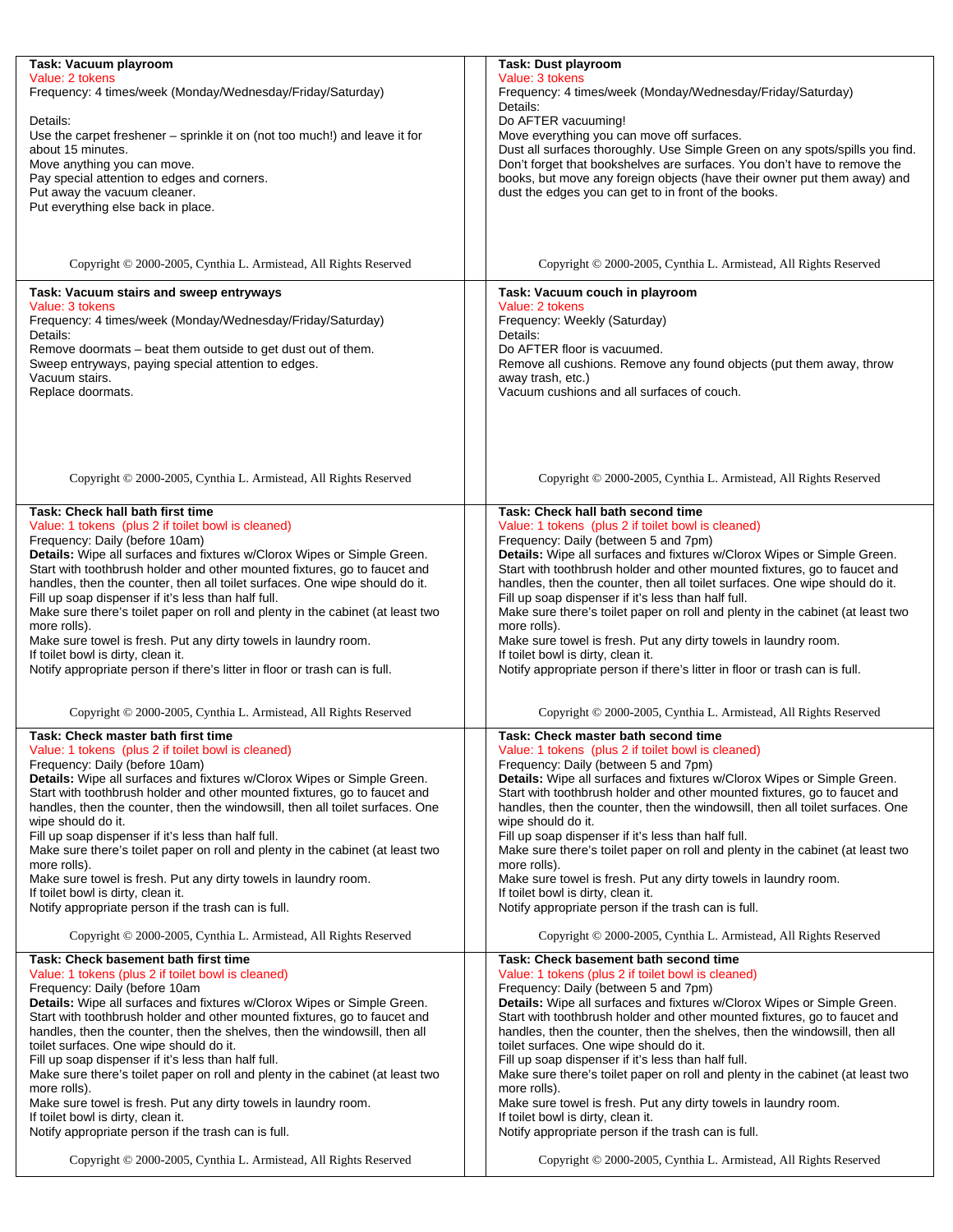| Task: Clean hall bath                                                          | Task: Clean master bath                                                   |
|--------------------------------------------------------------------------------|---------------------------------------------------------------------------|
| Value: 8 tokens                                                                | Value: 8 tokens                                                           |
| Frequency: Weekly (Saturday)                                                   | Frequency: Weekly (Saturday)                                              |
| Details:                                                                       | Details:                                                                  |
| See instructions in the big notebook.                                          | See instructions in the big notebook.                                     |
| Don't forget to dust the pictures hanging on the walls.                        | Don't forget to wipe down the blinds and windowsill                       |
|                                                                                |                                                                           |
|                                                                                |                                                                           |
|                                                                                |                                                                           |
|                                                                                |                                                                           |
|                                                                                |                                                                           |
|                                                                                |                                                                           |
|                                                                                |                                                                           |
|                                                                                | Copyright © 2000-2005, Cynthia L. Armistead, All Rights Reserved          |
| Copyright © 2000-2005, Cynthia L. Armistead, All Rights Reserved               |                                                                           |
|                                                                                |                                                                           |
| <b>Task: Clean basement bath</b>                                               | Task: Sweep front porch & stairs                                          |
| Value: 4 tokens                                                                | Value: 1 tokens                                                           |
|                                                                                | Frequency: 3 times/week (Tuesday, Thursday, Saturday)                     |
| Frequency: Weekly (Saturday)                                                   | Details:                                                                  |
| Details:                                                                       | Move and beat out the doormat.                                            |
| See instructions in the big notebook.                                          | Sweep railings, then porch and stairs.                                    |
| Don't forget to wipe down the blinds and windowsill.                           | Replace doormat.                                                          |
|                                                                                |                                                                           |
|                                                                                |                                                                           |
|                                                                                |                                                                           |
|                                                                                |                                                                           |
|                                                                                |                                                                           |
|                                                                                |                                                                           |
|                                                                                |                                                                           |
| Copyright © 2000-2005, Cynthia L. Armistead, All Rights Reserved               | Copyright © 2000-2005, Cynthia L. Armistead, All Rights Reserved          |
|                                                                                |                                                                           |
| Task: Sweep top deck                                                           | Task: Sweep bottom deck                                                   |
| Value: 2 tokens                                                                | Value: 1 tokens                                                           |
| Frequency: 3 times/week (Tuesday/Thursday/Saturday)                            | Frequency: 3 times/week (Tuesday/Thursday/Saturday)                       |
| Details:                                                                       | Details:                                                                  |
| Move and beat the doormat.                                                     | Must be done AFTER top deck!                                              |
| Sweep off the top of the table.                                                | Move and beat the doormat.                                                |
|                                                                                |                                                                           |
| Sweep the railings.                                                            | Sweep the railings.                                                       |
| Move anything you can to thoroughly sweep the entire deck.                     | Move anything you can to thoroughly sweep the entire deck and the stairs. |
| Replace doormat.                                                               | Replace doormat.                                                          |
|                                                                                |                                                                           |
|                                                                                |                                                                           |
|                                                                                |                                                                           |
|                                                                                |                                                                           |
|                                                                                |                                                                           |
| Copyright © 2000-2005, Cynthia L. Armistead, All Rights Reserved               | Copyright © 2000-2005, Cynthia L. Armistead, All Rights Reserved          |
| Task: Mop kitchen floor                                                        | Task: Mop entryways and laundry room                                      |
| Value: 4 tokens                                                                | Value: 2 tokens                                                           |
| Frequency: Weekly (Saturday)                                                   | Frequency: Weekly (Saturday)                                              |
| Details:                                                                       | Details:                                                                  |
| Move everything out of the way (dog dishes, pillow, etc.).                     | Move everything.                                                          |
| Sweep thoroughly. Don't forget to get under the table and chairs.              | Sweep thoroughly.                                                         |
| Mop using Pine Sol diluted with water.                                         | Mop using Pine Sol diluted with water.                                    |
| Use a dirty bath towel to dry the floor.                                       | Use a dirty bath towel to dry the floor.                                  |
|                                                                                | Put everything back in place.                                             |
|                                                                                |                                                                           |
|                                                                                |                                                                           |
|                                                                                |                                                                           |
|                                                                                |                                                                           |
|                                                                                |                                                                           |
| Copyright © 2000-2005, Cynthia L. Armistead, All Rights Reserved               | Copyright © 2000-2005, Cynthia L. Armistead, All Rights Reserved          |
|                                                                                |                                                                           |
| Task: Dust and sweep laundry room                                              | Task: Cat duty                                                            |
| Value: 2 tokens                                                                | Value: 3 tokens for day                                                   |
| Frequency: 3 times/week (Tuesday/Thursday/Saturday)                            | Frequency: Daily – must get up to feed her by 7am or whenever she's       |
| Details:                                                                       | hungry.                                                                   |
| Clean all surfaces including top of water heater (carefully).                  | Details:                                                                  |
| Dust using a rag. If there are spills or spots, use a damp rag or paper towels | Feed, brush, clean up after and generally care for Shelley.               |
| and Simple Green.                                                              | Make sure the fountain has plenty of water in it.                         |
| Move everything out of the floor.                                              |                                                                           |
| Sweep after dusting.                                                           |                                                                           |
| Put everything back in place.                                                  |                                                                           |
|                                                                                |                                                                           |
|                                                                                |                                                                           |
|                                                                                |                                                                           |
|                                                                                |                                                                           |
| Copyright © 2000-2005, Cynthia L. Armistead, All Rights Reserved               | Copyright © 2000-2005, Cynthia L. Armistead, All Rights Reserved          |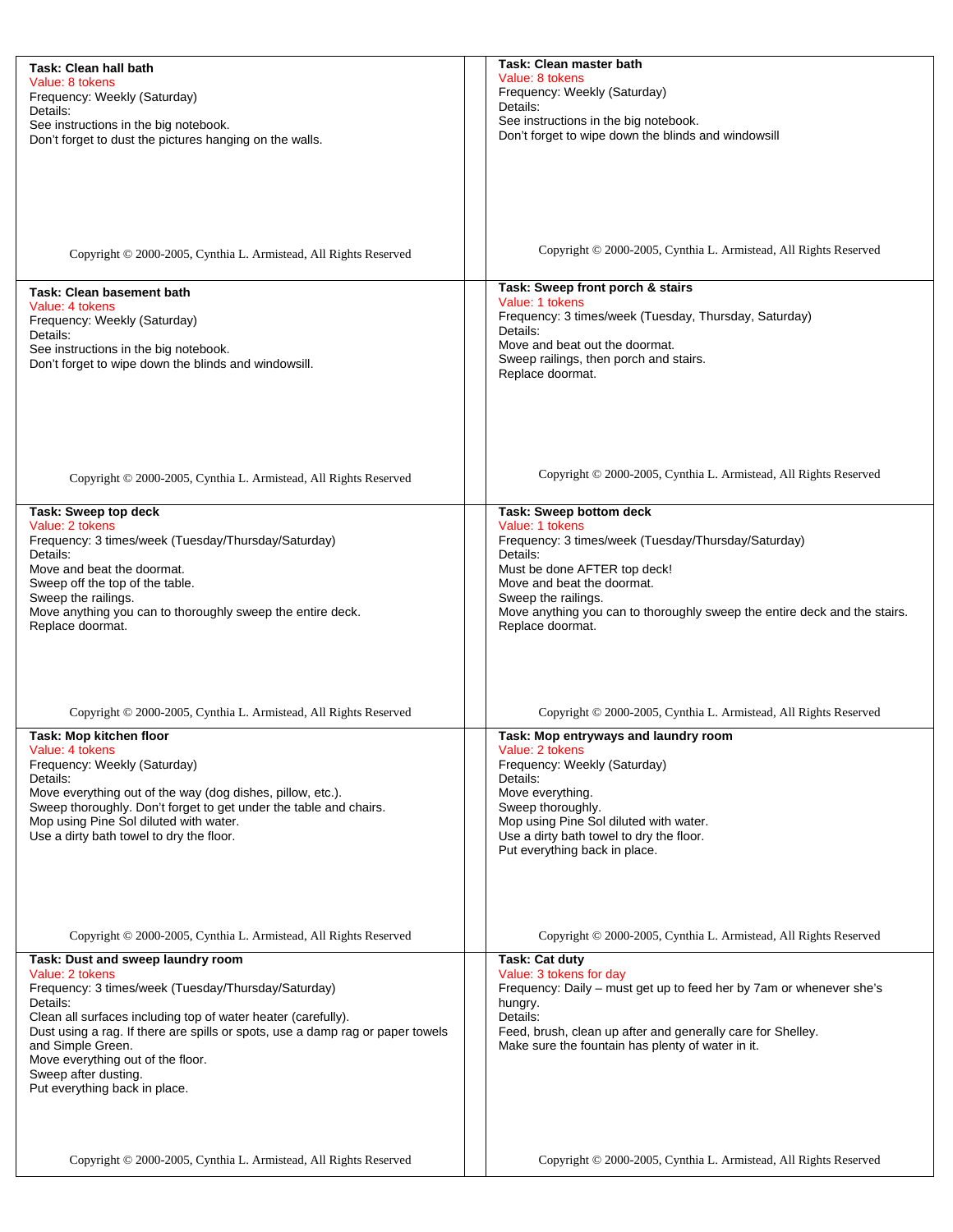| Task: Dog duty<br>Value: 8 tokens for the FULL day. 4 for before/after school and 4 for during     | Task: Bathe Zoë<br>Value: 3 tokens                                                                                    |
|----------------------------------------------------------------------------------------------------|-----------------------------------------------------------------------------------------------------------------------|
| school.<br>Frequency: Daily - must get up to walk her by 7am.                                      | Frequency: 2 times/ week (Monday/Thursday)<br>Details:                                                                |
| Details:<br>Feed, water, brush, clean up after, walk and generally care for Zoë.                   | Thoroughly bathe, then brush Zoë.<br>Clean out her crate. But in fresh bedding.                                       |
| Bathe her if that is scheduled.                                                                    | Wash the dirty bedding.                                                                                               |
|                                                                                                    |                                                                                                                       |
|                                                                                                    |                                                                                                                       |
|                                                                                                    |                                                                                                                       |
| Copyright © 2000-2005, Cynthia L. Armistead, All Rights Reserved                                   | Copyright © 2000-2005, Cynthia L. Armistead, All Rights Reserved                                                      |
| <b>Task: Catbox Changeout</b><br>Value: 3 tokens                                                   | Task: Scoop catbox first time<br>Value: 1 tokens                                                                      |
| Frequency: Weekly (Saturday)<br>Details:                                                           | Frequency: Daily (before breakfast)<br>Details:                                                                       |
| Throw out old litter and liner.                                                                    | Remove hood.                                                                                                          |
| Thoroughly clean box, hood and mat.<br>Put in fresh liner and litter.                              | Thoroughly scoop box, removing any solid waste or discolored crystals.<br>Clean the scoop and put it away.            |
| Thoroughly sweep bathroom. If any litter is tracked into hall, vacuum it up.                       | Clean any messes off hood, mat and outside of box.<br>Replace hood.                                                   |
|                                                                                                    | Thoroughly sweep bathroom. Vacuum any litter tracked into hall.                                                       |
|                                                                                                    |                                                                                                                       |
|                                                                                                    |                                                                                                                       |
| Copyright © 2000-2005, Cynthia L. Armistead, All Rights Reserved<br>Task: Scoop catbox second time | Copyright © 2000-2005, Cynthia L. Armistead, All Rights Reserved<br><b>Task: Dust kitchen shelves</b>                 |
| Value: 1 token                                                                                     | Value: 2 tokens                                                                                                       |
| Frequency: Daily (between 5pm and 7pm)<br>Details:                                                 | Frequency: Every two weeks<br>Details:                                                                                |
| Remove hood.<br>Thoroughly scoop box, removing any solid waste or discolored crystals.             | Must be done by someone who can safely reach the shelves using the<br>stepladder.                                     |
| Clean the scoop and put it away.<br>Clean any messes off hood, mat and outside of box.             | Move everything.<br>Use Simple Green and paper towels to dust thoroughly.                                             |
| Replace hood.<br>Thoroughly sweep bathroom. Vacuum any litter tracked into hall.                   |                                                                                                                       |
|                                                                                                    |                                                                                                                       |
|                                                                                                    |                                                                                                                       |
| Copyright © 2000-2005, Cynthia L. Armistead, All Rights Reserved                                   | Copyright © 2000-2005, Cynthia L. Armistead, All Rights Reserved                                                      |
| Task: Clean outside of refrigerator<br>Value: 2 tokens                                             | Task: Clean out and vacuum cars<br>Value: 3 tokens per car                                                            |
| Frequency: Every week<br>Details:                                                                  | Frequency: Every week<br>Details:                                                                                     |
| Remove everything.<br>Use Simple Green to clean top, front and sides.                              | Get everything out of the car that isn't supposed to stay in the car<br>permanently.                                  |
| Replace magnets.<br>Ask Sam or Cyn about papers before replacing them.                             | Throw away all trash.<br>Take all cups, water bottles, etc. to the kitchen to be cleaned.                             |
|                                                                                                    | If anything has been spilled on a car seat, clean it with upholstery cleaner.                                         |
|                                                                                                    | Vacuum EVERY surface of any kind inside the car very thoroughly, top to<br>bottom.                                    |
|                                                                                                    |                                                                                                                       |
| Copyright © 2000-2005, Cynthia L. Armistead, All Rights Reserved                                   | Copyright © 2000-2005, Cynthia L. Armistead, All Rights Reserved                                                      |
| <b>Task: Wash cars</b><br>Value: 5 tokens for Geo, 6 for Pontiac                                   | Task: Clean refrigerator and freezer<br>Value: 5 tokens                                                               |
| Frequency: Every two weeks<br>Details:                                                             | Frequency: Every two weeks<br>Details:                                                                                |
| Includes cleaning windows inside and out and cleaning all hard surfaces                            | Remove everything, take out shelves and drawers and wash them, check all<br>expiration dates, rinse all sticky stuff. |
| with appropriate cleaner.                                                                          | Replace everything neatly and accessibly.                                                                             |
|                                                                                                    |                                                                                                                       |
|                                                                                                    |                                                                                                                       |
|                                                                                                    |                                                                                                                       |
| Copyright © 2000-2005, Cynthia L. Armistead, All Rights Reserved                                   | Copyright © 2000-2005, Cynthia L. Armistead, All Rights Reserved                                                      |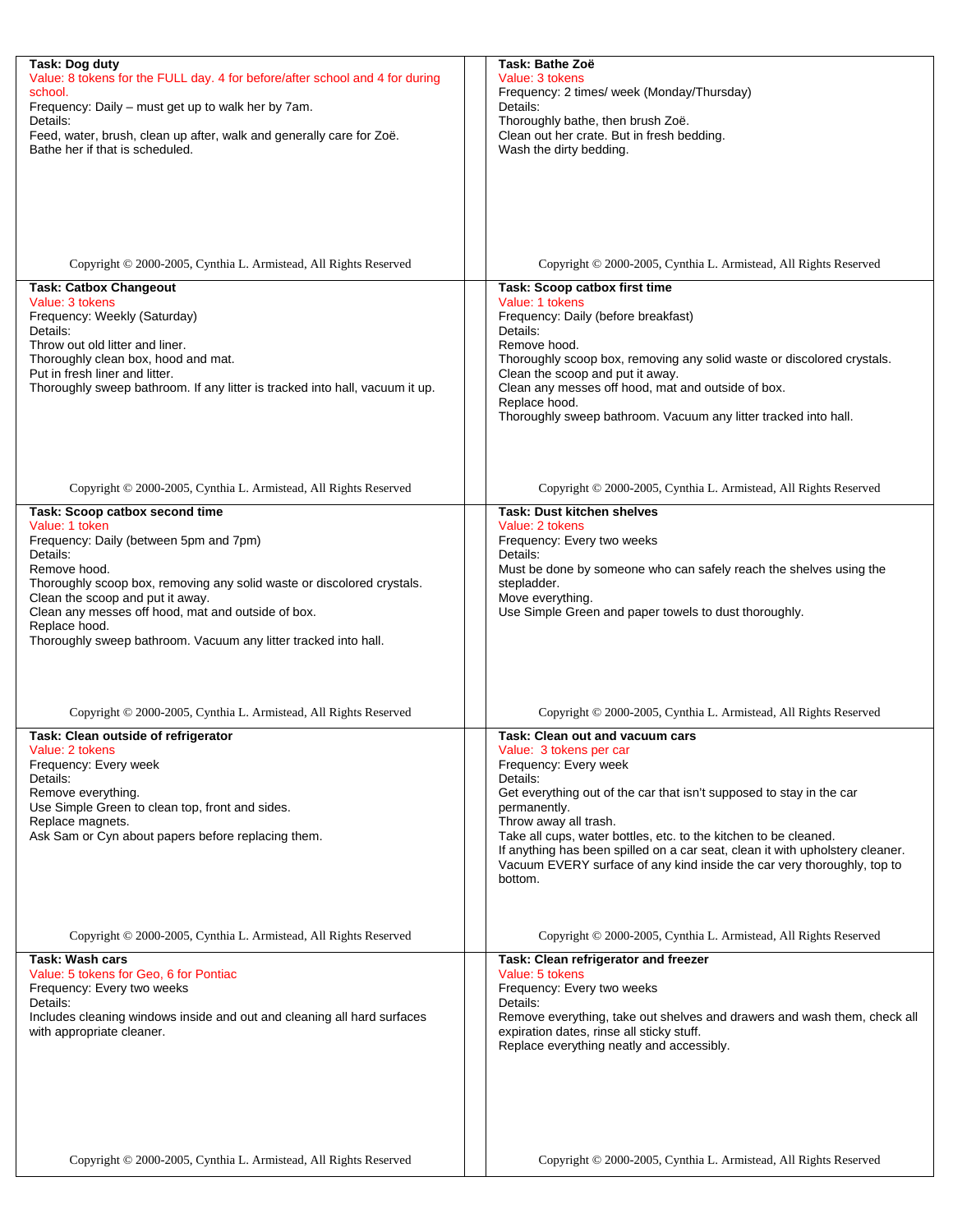| Task: Cut grass                                                                | Task: Edging yard                                                              |
|--------------------------------------------------------------------------------|--------------------------------------------------------------------------------|
| Value: 15 tokens                                                               | Value: 10 tokens                                                               |
| Frequency: As needed?                                                          |                                                                                |
|                                                                                | Frequency: As needed?                                                          |
| Details:                                                                       | Details:                                                                       |
| <b>Requires adult supervision</b>                                              | <b>Requires adult supervision</b>                                              |
|                                                                                |                                                                                |
|                                                                                |                                                                                |
|                                                                                |                                                                                |
|                                                                                |                                                                                |
|                                                                                |                                                                                |
|                                                                                |                                                                                |
|                                                                                |                                                                                |
|                                                                                |                                                                                |
|                                                                                |                                                                                |
|                                                                                |                                                                                |
| Copyright © 2000-2005, Cynthia L. Armistead, All Rights Reserved               | Copyright © 2000-2005, Cynthia L. Armistead, All Rights Reserved               |
|                                                                                |                                                                                |
|                                                                                |                                                                                |
| Task: Sweep drive and walk after grass is cut                                  | Task: Clean up yard                                                            |
| Value: 3 tokens                                                                | Value: Depends on time and people involved.                                    |
| Frequency: As needed                                                           | Frequency: Weekly                                                              |
|                                                                                | Details:                                                                       |
| Details:                                                                       |                                                                                |
| Use the big outside-only broom.                                                | Pick up and remove all large sticks, large rocks, trash and dog poop.          |
|                                                                                | Put away anything you find that isn't trash.                                   |
|                                                                                |                                                                                |
|                                                                                |                                                                                |
|                                                                                |                                                                                |
|                                                                                |                                                                                |
|                                                                                |                                                                                |
|                                                                                |                                                                                |
|                                                                                |                                                                                |
|                                                                                |                                                                                |
|                                                                                |                                                                                |
|                                                                                |                                                                                |
| Copyright © 2000-2005, Cynthia L. Armistead, All Rights Reserved               | Copyright © 2000-2005, Cynthia L. Armistead, All Rights Reserved               |
|                                                                                |                                                                                |
| Task: Clean fountain                                                           | <b>Task: Clutter patrol</b>                                                    |
| Value: 3 tokens                                                                | Value: 2 tokens for patrol, 1 per item reclaimed                               |
|                                                                                |                                                                                |
| Frequency: Weekly                                                              | Frequency: Daily                                                               |
| Details:                                                                       | Details:                                                                       |
| <b>Requires adult supervision</b>                                              | The clutter patrol person takes any kids' personal items left in public areas  |
|                                                                                |                                                                                |
| Take out all rocks, put them in a strainer and soak them in a sink full of hot | (playroom, living room, kitchen, hall, office, bathrooms) and puts them in the |
| bleach water.                                                                  | clutter box. The owner has to pay the clutter patrol person 1 token per item   |
| Run the bowl through the dishwasher or hand wash with very hot water.          | to reclaim them and must redeem them by bedtime or lose them.                  |
| Carefully remove all slime from pump, hose, cord etc.                          |                                                                                |
|                                                                                |                                                                                |
|                                                                                |                                                                                |
|                                                                                |                                                                                |
|                                                                                |                                                                                |
|                                                                                |                                                                                |
|                                                                                |                                                                                |
| Copyright © 2000-2005, Cynthia L. Armistead, All Rights Reserved               | Copyright © 2000-2005, Cynthia L. Armistead, All Rights Reserved               |
|                                                                                |                                                                                |
| Task: Straighten garage                                                        | Task: Straighten storage area                                                  |
| Value: Depends on work required and how many people help.                      | Value: Depends on work required and people involved.                           |
|                                                                                |                                                                                |
| Frequency: Weekly                                                              | Frequency: Monthly                                                             |
| Details:                                                                       | Details:                                                                       |
| Remove any trash.                                                              | Make sure everything is neat, accessible, and stored so that nothing is being  |
| Sweep thoroughly.                                                              |                                                                                |
|                                                                                | damaged.                                                                       |
| Straighten shelves and make sure things are where they belong.                 |                                                                                |
|                                                                                |                                                                                |
|                                                                                |                                                                                |
|                                                                                |                                                                                |
|                                                                                |                                                                                |
|                                                                                |                                                                                |
|                                                                                |                                                                                |
|                                                                                |                                                                                |
|                                                                                |                                                                                |
|                                                                                |                                                                                |
| Copyright © 2000-2005, Cynthia L. Armistead, All Rights Reserved               | Copyright © 2000-2005, Cynthia L. Armistead, All Rights Reserved               |
| Task: Menu planning/grocery helper                                             | Task: Check and fill bird feeders                                              |
|                                                                                |                                                                                |
| Value: Depends on how proactive and prepared you are.                          | Value: 1 tokens                                                                |
| Frequency: Every two weeks                                                     | Frequency: Daily                                                               |
| Details:                                                                       | Details:                                                                       |
| Help Sam plan meals for a two-week period. Will need to refer to family        | If they need to be filled, get out the supplies and ask an adult for help.     |
|                                                                                |                                                                                |
| calendar from Outlook to coordinate activities with meals.                     | If we're running out of seed or suet cakes, put them on the grocery list.      |
| Suggestions, recipes and coupons for things we buy regularly are strongly      |                                                                                |
| encouraged and rewarded.                                                       |                                                                                |
|                                                                                |                                                                                |
|                                                                                |                                                                                |
|                                                                                |                                                                                |
|                                                                                |                                                                                |
|                                                                                |                                                                                |
|                                                                                |                                                                                |
|                                                                                |                                                                                |
| Copyright © 2000-2005, Cynthia L. Armistead, All Rights Reserved               | Copyright © 2000-2005, Cynthia L. Armistead, All Rights Reserved               |
|                                                                                |                                                                                |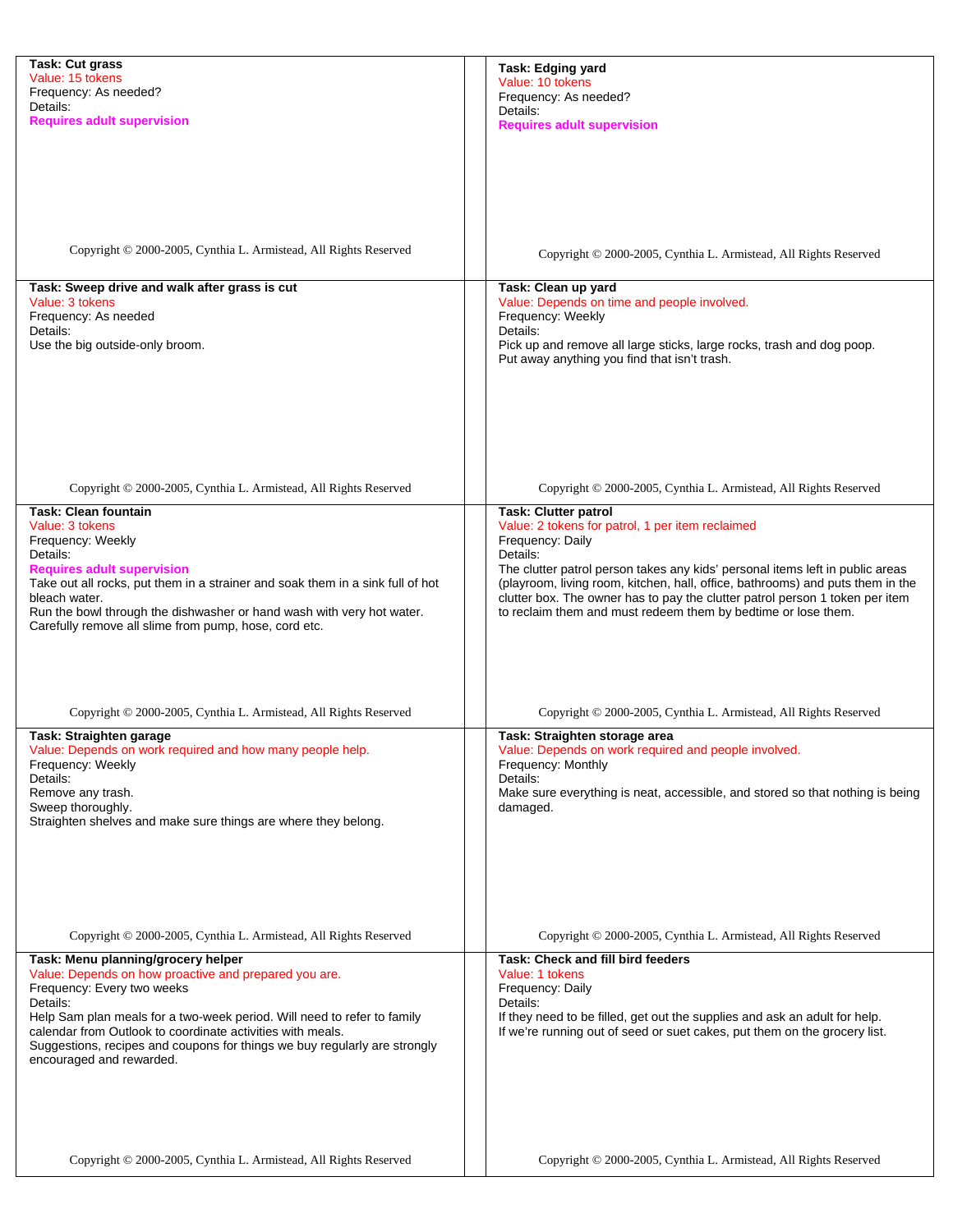| Task: Wash out and refill bird bath                                    | <b>Task: Water plants</b>                                                                                    |
|------------------------------------------------------------------------|--------------------------------------------------------------------------------------------------------------|
| Value: 1 tokens                                                        | Value: 2 tokens                                                                                              |
| Frequency: Daily                                                       | Frequency: 3 times/week (Tuesday/Thursday/Saturday)                                                          |
| Details:<br>Dump out the old water.                                    | Details:<br>Do NOT water the aloe plant!                                                                     |
| Thoroughly wash and refill it.                                         | Most plants are in kitchen. Check the soil. If it's dry, put the plant into the                              |
| Place it on the table on the top deck.                                 | sink to spray/mist it.                                                                                       |
|                                                                        | Two plants are big ones in living room. If their dirt is dry, they need to be                                |
|                                                                        | taken to hall bath and misted/watered using shower. Let them sit for a while                                 |
|                                                                        | so they don't get water on the carpet.                                                                       |
|                                                                        |                                                                                                              |
|                                                                        |                                                                                                              |
|                                                                        |                                                                                                              |
| Copyright © 2000-2005, Cynthia L. Armistead, All Rights Reserved       | Copyright © 2000-2005, Cynthia L. Armistead, All Rights Reserved                                             |
| Task: Clean out cabinet in master bathroom                             | Task: Clean out cabinet in hall bathroom                                                                     |
| Value: 3 tokens                                                        | Value: 3 tokens                                                                                              |
| Frequency: Every two weeks                                             | Frequency: Every two weeks                                                                                   |
| Details:                                                               | Details:                                                                                                     |
| Take everything out.                                                   | Take everything out.                                                                                         |
| Clean up any spills.                                                   | Clean up any spills.                                                                                         |
| Replace items neatly and accessibly.                                   | Replace items neatly and accessibly.                                                                         |
|                                                                        |                                                                                                              |
|                                                                        |                                                                                                              |
|                                                                        |                                                                                                              |
|                                                                        |                                                                                                              |
|                                                                        |                                                                                                              |
| Copyright © 2000-2005, Cynthia L. Armistead, All Rights Reserved       | Copyright © 2000-2005, Cynthia L. Armistead, All Rights Reserved                                             |
| Task: Clean cabinet in basement bathroom                               |                                                                                                              |
| Value: 3 tokens                                                        | Task: Straighten bakeware cabinet in kitchen<br>Value: 4 tokens                                              |
| Frequency: Every two weeks                                             | Frequency: Every two weeks                                                                                   |
| Details:                                                               | Details:                                                                                                     |
| Take everything out.                                                   | Remove everything.                                                                                           |
| Clean up any spills.<br>Replace items neatly and accessibly.           | Replace items neatly and accessibly.                                                                         |
|                                                                        |                                                                                                              |
|                                                                        |                                                                                                              |
|                                                                        |                                                                                                              |
|                                                                        |                                                                                                              |
|                                                                        |                                                                                                              |
|                                                                        | Copyright © 2000-2005, Cynthia L. Armistead, All Rights Reserved                                             |
| Copyright © 2000-2005, Cynthia L. Armistead, All Rights Reserved       |                                                                                                              |
| Task: Straighten plastics cabinet in kitchen                           | Task: Clean out cabinet under kitchen sink                                                                   |
| Value: 4 tokens                                                        | Value: 4 tokens                                                                                              |
| Frequency: Every two weeks                                             | Frequency: Every two weeks                                                                                   |
| Details:                                                               | Details:                                                                                                     |
| Remove everything.<br>Replace items neatly and accessibly.             | Remove everything.<br>Clean up any spills                                                                    |
|                                                                        | Replace items neatly and accessibly.                                                                         |
|                                                                        |                                                                                                              |
|                                                                        |                                                                                                              |
|                                                                        |                                                                                                              |
|                                                                        |                                                                                                              |
|                                                                        |                                                                                                              |
|                                                                        |                                                                                                              |
| Copyright © 2000-2005, Cynthia L. Armistead, All Rights Reserved       | Copyright © 2000-2005, Cynthia L. Armistead, All Rights Reserved                                             |
| Task: Ironing                                                          | Task: Straighten linen closet                                                                                |
| Value: 2 tokens per clothing item                                      | Value: 5 tokens                                                                                              |
| Frequency: 2 times/week<br>Details:                                    | Frequency: Monthly<br>Details:                                                                               |
| Usually an adult task.                                                 | Take everything out.                                                                                         |
| Iron Sam's work pants, dress shirts, and any other items that need it. | Neatly fold and replace items, removing anything that doesn't belong.                                        |
| Hang them neatly in the owner's closet.                                | Bath towels go on the bottom shelf.                                                                          |
|                                                                        | Bathcloths and hand towels go on the second shelf.                                                           |
|                                                                        | Bed linens are folded neatly and placed on the top shelf.<br>Pillows go on the floor under the bottom shelf. |
|                                                                        |                                                                                                              |
|                                                                        |                                                                                                              |
|                                                                        |                                                                                                              |
| Copyright © 2000-2005, Cynthia L. Armistead, All Rights Reserved       | Copyright © 2000-2005, Cynthia L. Armistead, All Rights Reserved                                             |
|                                                                        |                                                                                                              |